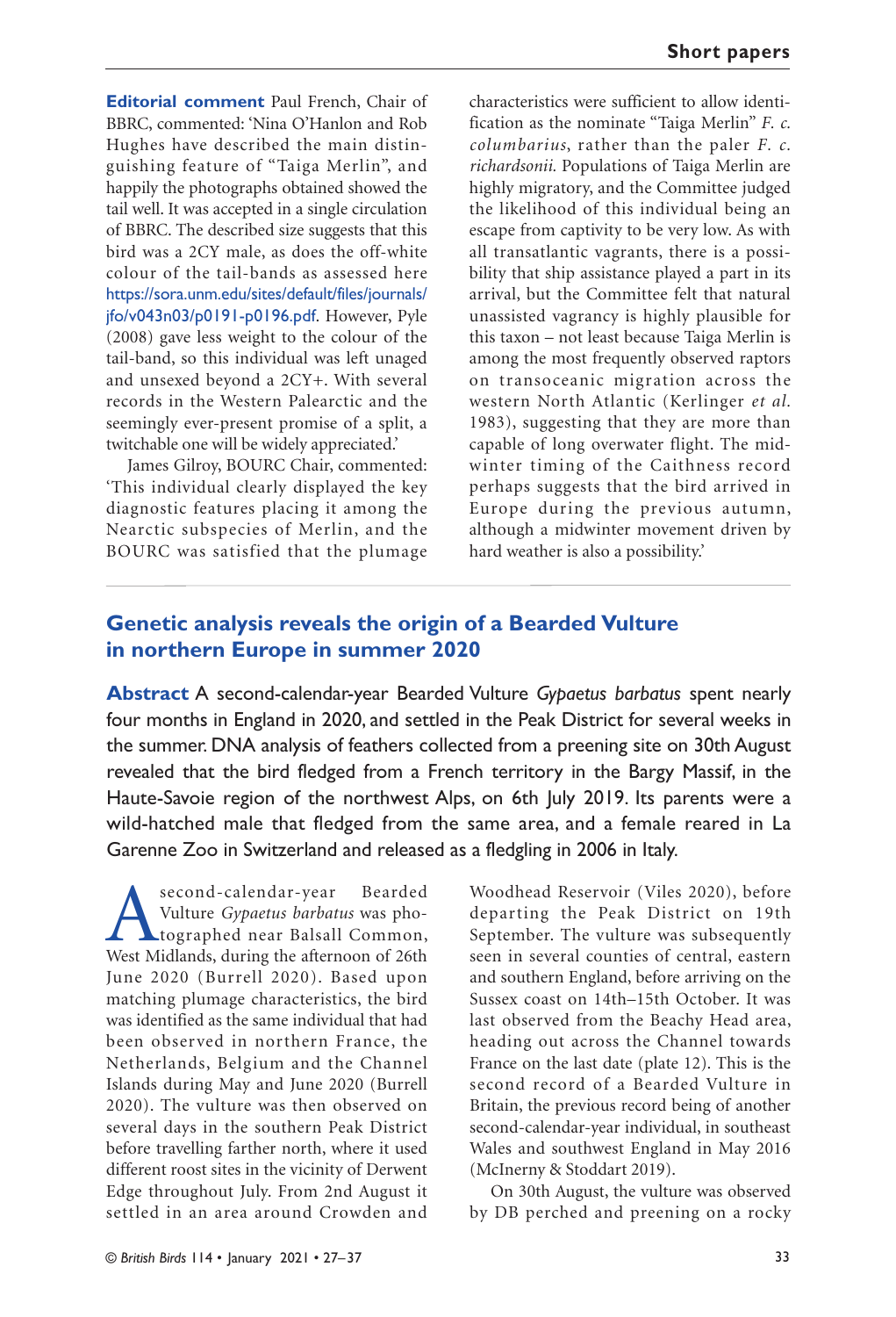

**12.** Bearded Vulture *Gypaetus barbatus* with Common Buzzard *Buteo buteo* in 12a, circling over Beachy Head, Sussex, in the early afternoon of 15th October 2020 before embarking on a Channel crossing.



**13.** Bearded Vulture feathers collected from a preening rock north of Crowden, Peak District National Park, Derbyshire, on 30th August 2020.

outcrop to the north of Crowden, in Derbyshire, a short distance from the Pennine Way. After the vulture had taken off and flown out of view, DB walked to the outcrop, where he found and collected two feathers (plate 13). These were stored in paper envelopes and passed to LP a few days later. Although the origin and species of the feathers could not be verified by visual inspection alone, the circumstances of the observation and colour, size and shape of the feathers indicated that they might be from the Bearded Vulture. They were subsequently sent to Switzerland for further analysis.

*Roger Charlwood*

Roger Charlwood

Genetic monitoring of the captive-bred Bearded Vulture population as well as the wild population in the Alps started in 1998 (Gautschi 2001). Blood samples are collected from all captive birds, while targeted searches below nest sites and feathers found opportunistically are used to monitor the wild population and acquire the genotypes of the wild-fledged birds. When possible, wildhatched chicks are marked in the nest or during rescue missions involving birds that fall from the nest or fledge early. Currently, some 640 genotypes are stored in the International Bearded Vulture Monitoring (IBM) database: 200 captive-bred birds remaining in captivity, 249 captive-bred birds released to the wild, 137 birds hatched in the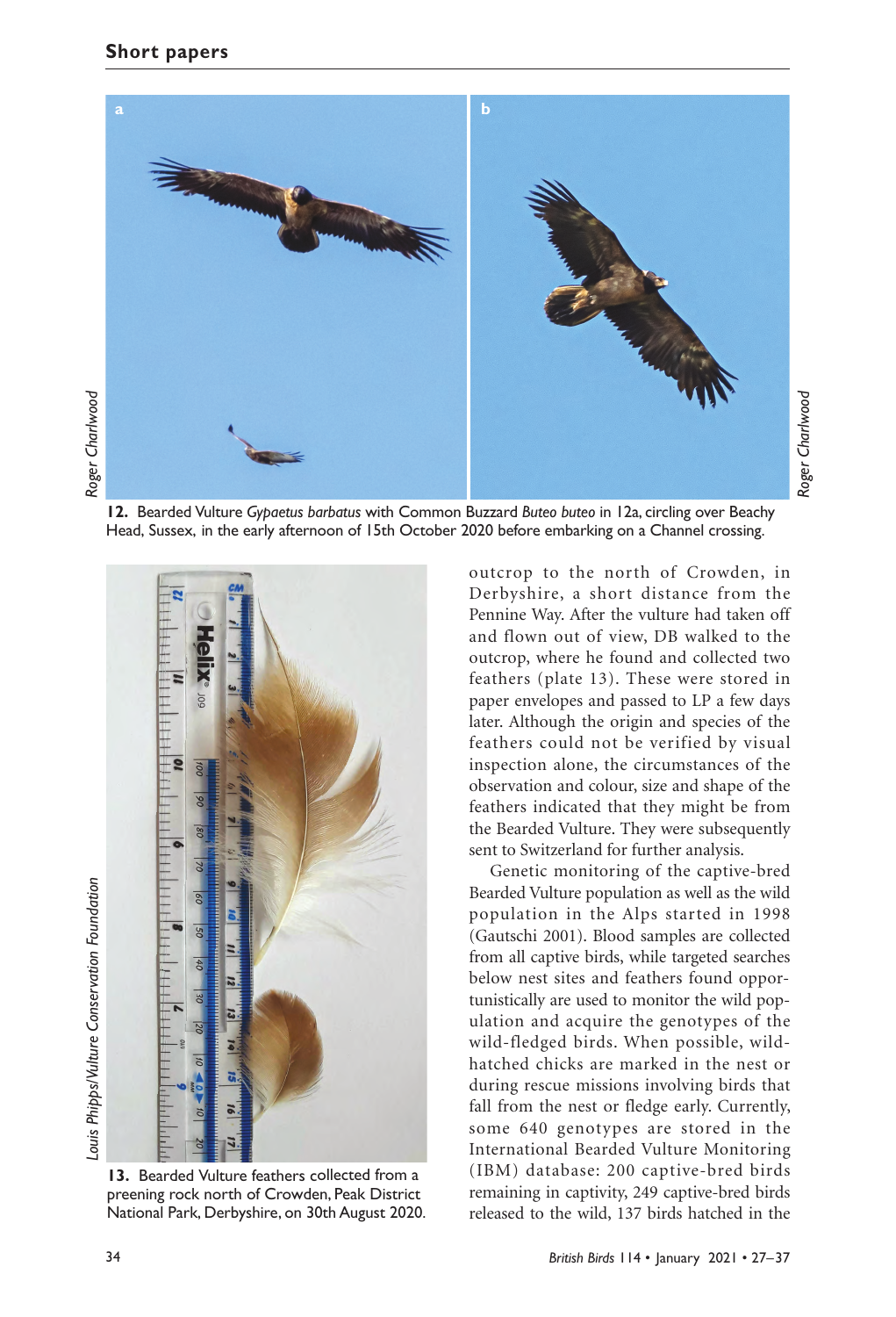wild in the Alps, 40 individuals from Corsica and 14 individuals from the Pyrenees. A form of genetic fingerprinting can then be used to identify individuals and trace parentages by assessing the sequences of genetic markers within microsatellites (DNA segments composed of repetitive stretches of DNA base pairs) and comparing them to those from known individuals in the IBM database. All samples were genotyped with 24 microsatellite markers by the commercial lab Ecogenics (www.ecogenics.ch). Raw data were analysed by FL with GeneMapper 5.0 (Applied Biosystems) followed by manual proofreading. All feathers, including the two feathers collected in Derbyshire, were analysed in triplets and only identical genotypes from the three repeats were considered. The genotypes obtained were compared with the

existing genotypes in the database in Cervus 3.0.7 (Marshall *et al*. 1998; Kalinowski *et al*. 2007). Both showed a 100% match with the genotype GT0169 obtained from a feather collected by EM on 10th July 2019, below the nest of the 'Bargy BIS' breeding pair, and analysed by FL on 11th December 2019. Sex was determined using the capillary electrophoresis method and species-specific primers (Morinha *et al.* 2012). GT0169 corresponds to the wild-hatched female chick with the identification code W0297 (also known as 'Flysch') in the database, which fledged from the Bargy BIS territory on 6th July 2019. This territory is in the Bargy Massif in the Haute-Savoie region of the northwest Alps, approximately 1,025 km southeast of where the Derbyshire feather samples were collected (fig. 1). After the extirpation of the species in the Bargy



**Fig. 1.** Map showing the location of the nest site of the Bearded Vultures *Gypaetus barbatus* in 'Bargy BIS' territory in the Haute-Savoie region of the northwest Alps, France, from which GT0169 (W0297 – Flysch) fledged in 2019 (red square); and the location where the feathers were collected in Crowden, Derbyshire, on 30th August 2020 (red star; 1,025 km displacement). The release sites (circles) and most northerly displacement locations for two Bearded Vultures, 'Adonis' (black cross; 1,176 km displacement) and 'Larzac' (blue triangle; 1,290 km displacement), released in Grands Causses, France, in 2014 and 2015, respectively, are also shown.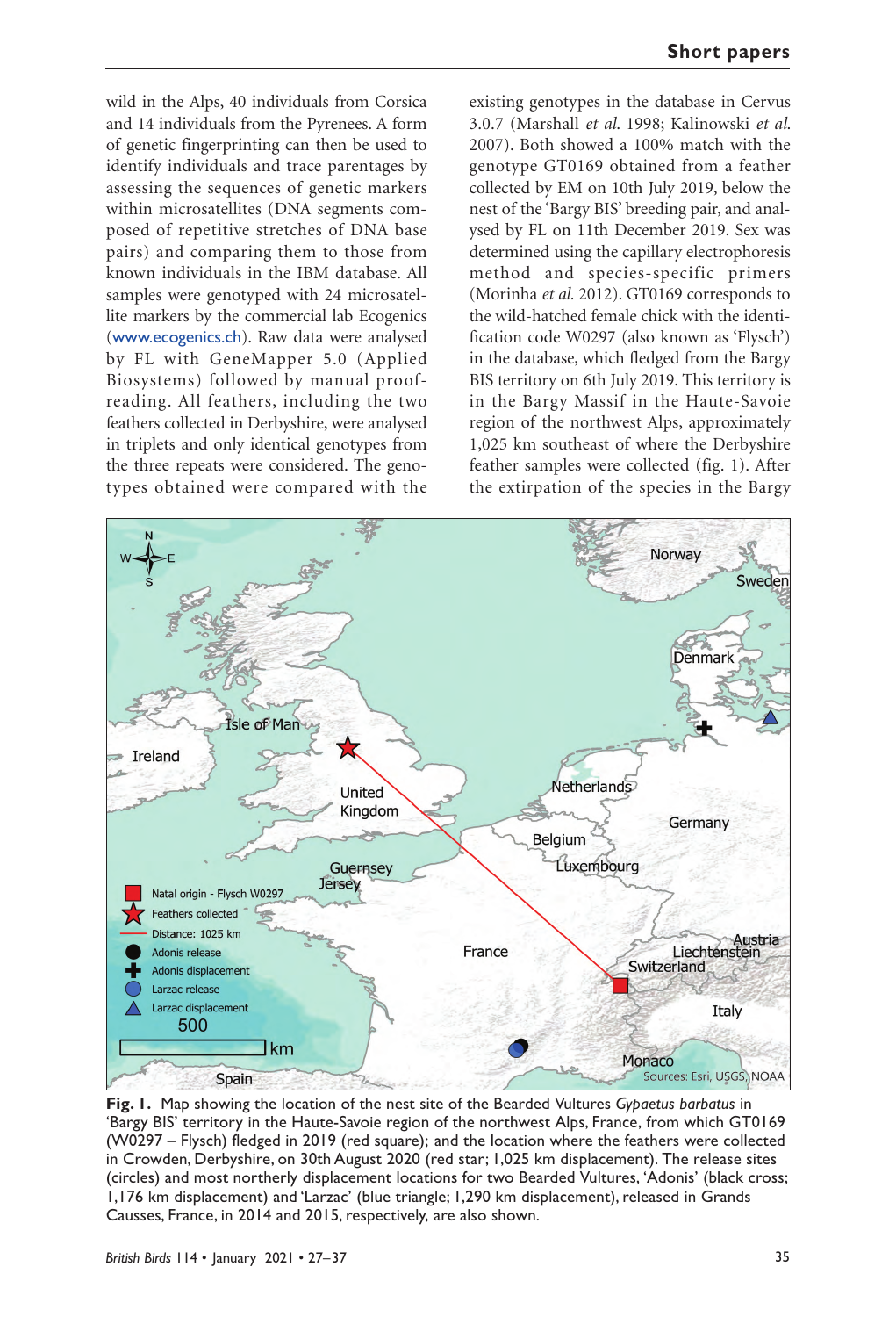Massif at the beginning of the twentieth century, Bearded Vultures were first released there in 1987 and the first wild-hatched bird fledged in 1997 (Mingozzi & Estève 1997).

The parents of GT0169 were identified as a wild-hatched male (GT0099) that fledged from the territory 'Bargy', approximately 250 m east of the Bargy BIS territory; and a female (BG0493, 'Zufall') that was reared in La Garenne Zoo in Switzerland and released as a fledgling in 2006, in Martell, South Tyrol, Italy (fig. 2). The natal dispersal distance of BG0493 was 333 km, which is one of the furthest natal dispersal distances recorded (Jenny *et al*. 2018; IBM unpublished data). This pair had occupied the territory since 2016 and reared a chick in 2017, 2018 and 2019. In 2020 the chick died at approximately 30 days old for an unknown reason. The parents of the male parent were both captivebred birds, the female and male being released in 1988 and 1989, respectively.

The results confirm that the Bearded Vulture that was present in the Peak District from July to September 2020 was a second-



**Fig. 2.** The genetic pedigree of Bearded Vulture GT0169 (named Flysch, but known as 'Vigo' in the UK) determined by parental analysis and pedigree reconstruction based on the analysis of the feathers collected. Circles represent females, squares indicate males. Pale blue shapes indicate founder or captive individuals; yellow shapes indicate captive-bred individuals released to the wild; dark blue shapes indicate wild-hatched individuals; the red circle indicates GT0169; and purple rectangles indicate the names of the territories. The year of hatching is shown beneath each genetic identification code, with all released individuals released in their first year as fledglings.

calendar-year, wild-hatched individual with one captive-bred parent and one wild-hatched parent from the demographically self-sustaining breeding population in the Alps (Schaub *et al*. 2009; Jenny *et al.* 2018). Two other birds of known origin, both released in the Massif Central in France, are known to have travelled farther than the 1,025 km reported here, and there are records of individuals of unknown origin travelling even farther north (fig. 1; IBM unpublished data). Observations of immature Bearded Vultures in northern Europe are becoming more frequent (McInerny & Stoddart 2019), most likely due to the increasing populations in both the Alps (Jenny *et al*. 2018) and the Pyrenees (Margalida *et al*. 2020), resulting in a higher number of individuals completing long-distance movements. In addition to the increased probability of unusual, long-distance movements as population size increases (Armsworth & Roughgarden 2005), this could also be attributable to a number of other factors, which require further investigation (Doherty & Driscoll 2018; Morton *et al*. 2018).

> While the increasing frequency of observations of Bearded Vultures in northern Europe reflects the successful implementation of conservation measures that have enabled the recovery of the populations in the Alps and Pyrenees (Jenny *et al*. 2018; Margalida *et al*. 2020), the long-distance excursions such as that described here may pose increased risks to the birds. For example, flying conditions in lowland areas are usually less favourable and more energetically expensive than in mountains, where thermals and orographic lift are more suitable for soaring and gliding flight (Fielding *et al*. 2020). Furthermore, levels of human activity and infrastructure density are generally higher in lowland areas at higher latitudes (Venter *et al*. 2016) and have been linked to lower survival rates in vultures owing to, for example, increased risk of